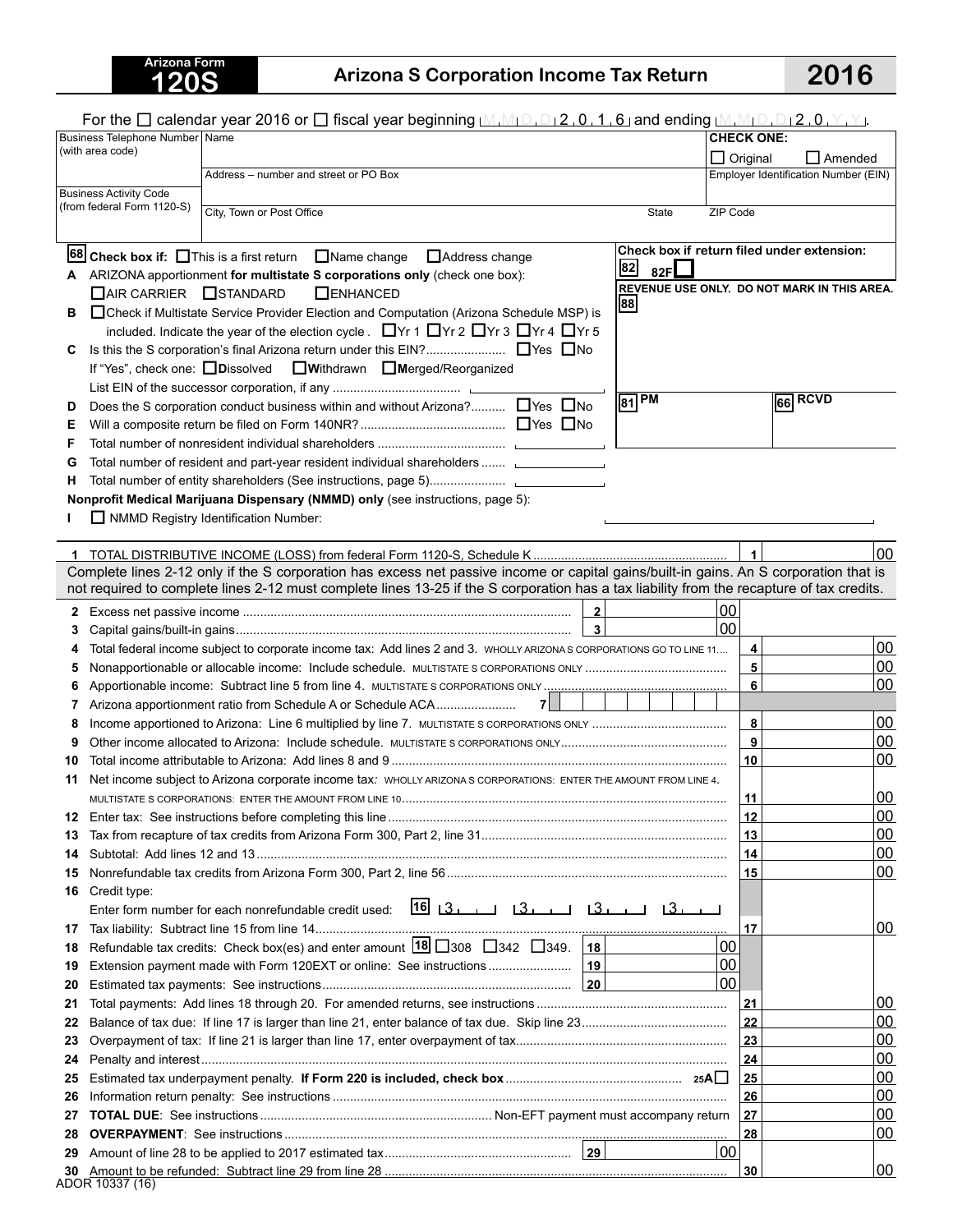| 'Nam<br>nggo<br>uauc<br>.<br>- 31 11 1 1 1 1 1 1 1 | <b>EIN</b> |
|----------------------------------------------------|------------|
|                                                    |            |
|                                                    |            |
|                                                    |            |
|                                                    |            |

## **SCHEDULE A Apportionment Formula (Multistate S Corporations Only)**

| <b>IMPORTANT:</b> Qualifying air carriers must use Arizona Schedule ACA.<br>Qualifying multistate service providers must include Arizona<br>Schedule MSP. See instructions, pages 10 through 12.                                     | <b>COLUMN A</b><br>Total Within Arizona<br>Round to nearest dollar. | <b>COLUMN B</b><br><b>Total Everywhere</b><br>Round to nearest dollar. | <b>COLUMN C</b><br>Ratio Within Arizona<br>$A \div B$ |  |
|--------------------------------------------------------------------------------------------------------------------------------------------------------------------------------------------------------------------------------------|---------------------------------------------------------------------|------------------------------------------------------------------------|-------------------------------------------------------|--|
| <b>A1 Property Factor</b>                                                                                                                                                                                                            |                                                                     |                                                                        | Be certain to enter                                   |  |
| Value of real and tangible personal property (by averaging the value                                                                                                                                                                 |                                                                     |                                                                        | amounts in Column C                                   |  |
| of owned property at the beginning and end of the tax period; rented                                                                                                                                                                 |                                                                     |                                                                        | carried to six decimal                                |  |
| property at capitalized value).                                                                                                                                                                                                      |                                                                     |                                                                        | places. You must type                                 |  |
| a Owned property (at original cost):                                                                                                                                                                                                 |                                                                     |                                                                        | the decimal.                                          |  |
|                                                                                                                                                                                                                                      |                                                                     |                                                                        |                                                       |  |
| Depreciable assets: (do not include construction in progress)                                                                                                                                                                        |                                                                     |                                                                        |                                                       |  |
|                                                                                                                                                                                                                                      |                                                                     |                                                                        |                                                       |  |
| Other assets (describe):                                                                                                                                                                                                             |                                                                     |                                                                        |                                                       |  |
| Less: Nonbusiness property (if included in above totals)                                                                                                                                                                             |                                                                     |                                                                        |                                                       |  |
|                                                                                                                                                                                                                                      |                                                                     |                                                                        |                                                       |  |
| Rented property (capitalize at 8 times net rental paid)<br>b                                                                                                                                                                         |                                                                     |                                                                        |                                                       |  |
| Total owned and rented property (section a total plus section b).<br>c                                                                                                                                                               |                                                                     |                                                                        |                                                       |  |
| Weight AZ property: (STANDARD uses × 1; ENHANCED uses × 2.5)<br>d                                                                                                                                                                    | 0R<br>$\times 2.5$<br>×1                                            |                                                                        |                                                       |  |
| e Property factor (for column A, multiply line c by line d;                                                                                                                                                                          |                                                                     |                                                                        |                                                       |  |
|                                                                                                                                                                                                                                      |                                                                     |                                                                        |                                                       |  |
| <b>A2 Payroll Factor</b>                                                                                                                                                                                                             |                                                                     |                                                                        |                                                       |  |
| a Total wages, salaries, commissions and other compensation                                                                                                                                                                          |                                                                     |                                                                        |                                                       |  |
| paid to employees (per federal Form 1120-S or payroll reports)                                                                                                                                                                       |                                                                     |                                                                        |                                                       |  |
| <b>b</b> Weight AZ payroll: (STANDARD uses × 1; ENHANCED uses × 2.5)                                                                                                                                                                 | OR<br>x2.5<br>$\times$ 1                                            |                                                                        |                                                       |  |
| c Payroll factor (for column A, multiply line a by line b;                                                                                                                                                                           |                                                                     |                                                                        |                                                       |  |
|                                                                                                                                                                                                                                      |                                                                     |                                                                        |                                                       |  |
| A3 Sales Factor                                                                                                                                                                                                                      |                                                                     |                                                                        |                                                       |  |
|                                                                                                                                                                                                                                      |                                                                     |                                                                        |                                                       |  |
| b Sales of services for qualifying multistate service providers                                                                                                                                                                      |                                                                     |                                                                        |                                                       |  |
|                                                                                                                                                                                                                                      |                                                                     |                                                                        |                                                       |  |
| c                                                                                                                                                                                                                                    |                                                                     |                                                                        |                                                       |  |
| d                                                                                                                                                                                                                                    |                                                                     |                                                                        |                                                       |  |
| Weight AZ sales: (STANDARD uses × 2; ENHANCED uses × 95.0)                                                                                                                                                                           | $\times 2$<br>OR.<br>×95.0                                          |                                                                        |                                                       |  |
| Sales factor (for column A, multiply line d by line e;                                                                                                                                                                               |                                                                     |                                                                        |                                                       |  |
| f                                                                                                                                                                                                                                    |                                                                     |                                                                        |                                                       |  |
|                                                                                                                                                                                                                                      |                                                                     |                                                                        |                                                       |  |
|                                                                                                                                                                                                                                      |                                                                     |                                                                        |                                                       |  |
| A5 Average Apportionment Ratio: Divide line A4, column C, by the denominator (STANDARD divides by four (4);                                                                                                                          |                                                                     |                                                                        |                                                       |  |
|                                                                                                                                                                                                                                      |                                                                     |                                                                        |                                                       |  |
|                                                                                                                                                                                                                                      |                                                                     |                                                                        |                                                       |  |
| <b>SCHEDULE B</b> Other Information                                                                                                                                                                                                  |                                                                     |                                                                        |                                                       |  |
| <b>B1</b> Date business began in Arizona or date income was first derived from Arizona sources: $\mathbb{M}, \mathbb{M}, \mathbb{D}, \mathbb{D}, \mathbb{Y}, \mathbb{Y}, \mathbb{Y}$                                                 |                                                                     |                                                                        |                                                       |  |
| <b>B2</b> Address at which tax records are located for audit purposes:                                                                                                                                                               |                                                                     |                                                                        |                                                       |  |
| Number/Street: <u>Land and a series and a series of the series of the series of the series of the series of the series of the series of the series of the series of the series of the series of the series of the series of the </u> |                                                                     |                                                                        |                                                       |  |
|                                                                                                                                                                                                                                      | State: <u>Union</u> ZIP Code: <u>Union</u>                          |                                                                        |                                                       |  |
| B3 The taxpayer designates the individual listed below as the person to contact to schedule an audit of this return and authorizes the disclosure of                                                                                 |                                                                     |                                                                        |                                                       |  |
| confidential information to this individual. (See instructions, page 12.)                                                                                                                                                            |                                                                     |                                                                        |                                                       |  |
| Name:                                                                                                                                                                                                                                |                                                                     |                                                                        |                                                       |  |
| Title:                                                                                                                                                                                                                               |                                                                     |                                                                        | (Area Code)                                           |  |
| B4 List prior taxable years for which a federal examination has been finalized:                                                                                                                                                      |                                                                     |                                                                        |                                                       |  |
|                                                                                                                                                                                                                                      |                                                                     |                                                                        |                                                       |  |
| NOTE: A.R.S. § 43-327 requires the taxpayer, within ninety days after final determination, to report these changes under separate cover to the                                                                                       |                                                                     |                                                                        |                                                       |  |
| Arizona Department of Revenue or to file amended returns reporting these changes. (See instructions, page 2.)                                                                                                                        |                                                                     |                                                                        |                                                       |  |
| 00<br>B5 Amount of net income subject to Arizona corporate income tax for prior taxable year (2015 Form 120S, line 11.)  \$                                                                                                          |                                                                     |                                                                        |                                                       |  |
| <b>B6</b> Indicate tax accounting method: $\Box$ Cash $\Box$ Accrual $\Box$ Other (Specify method.)                                                                                                                                  |                                                                     |                                                                        |                                                       |  |
|                                                                                                                                                                                                                                      |                                                                     |                                                                        |                                                       |  |
| PLEASE BE SURE TO SIGN THE RETURN ON PAGE 3.                                                                                                                                                                                         |                                                                     |                                                                        |                                                       |  |
| ADOR 10337 (16)                                                                                                                                                                                                                      | AZ Form 120S (2016)                                                 |                                                                        | Page 2 of 3                                           |  |